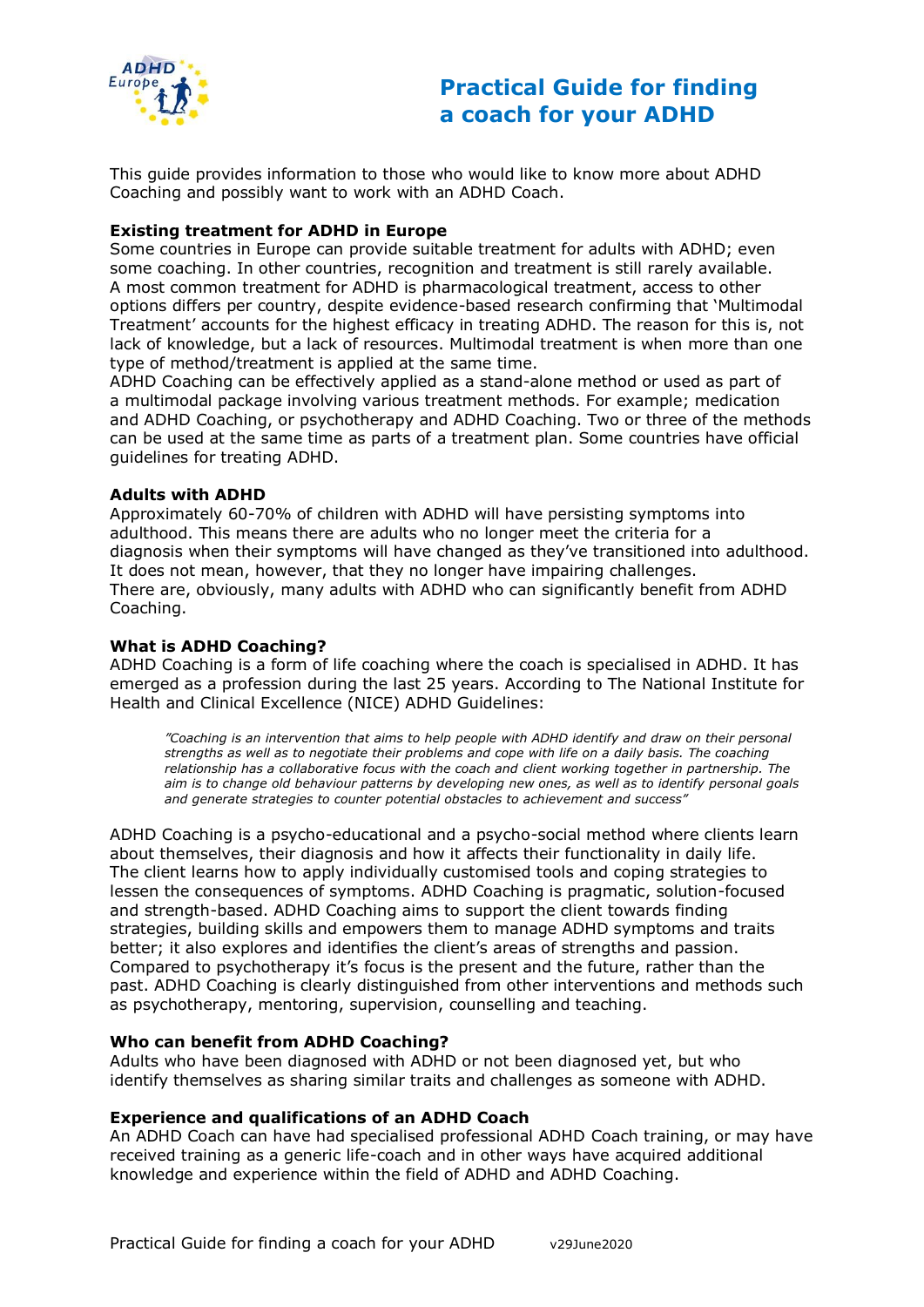

# **Practical Guide for finding a coach for your ADHD**

# **The client-coach relationship**

The coach-client relationship is a collaborative partnership where the client and coach work together towards pursuing the client's goals. It is built on mutual trust and respect where the ADHD coach regards the client as always being resourceful, whole and capable. ADHD Coaching can only be beneficial when clients voluntarily participate in the process. The coach follows the client's agenda during ADHD Coaching sessions and throughout the coaching relationship. An ADHD Coach may make suggestions of appropriate strategies and effective systems that will assist the client in achieving their goals. The ADHD Coaching conversation takes place in a calm and safe environment. It has an outer structure at the same time as it is totally adapted to the client. It is important that the client and the ADHD Coach are a good match, so that they can communicate well and work together. If the coach or the client do not find the coaching relationship beneficial for the client anymore, the coaching relationship should be terminated and the coach should try to find another ADHD Coach for that client (if that is the client's wish).

A well-educated ADHD Coach should also know when it is necessary to refer the client to other mental care professionals, or when to bring up the case in his/her supervision. The ADHD Coach should work towards the client's autonomy so that the client is not dependent on the coach.

#### **The coaching agreement**

Before ADHD Coaching sessions start, a coaching agreement should be established where the coach and client together:

- state the overall goals, plans and purpose for the sessions
- agree on duration, frequency and cost
- decide how the sessions are held; over the phone, meeting in person, over video-conference (or a combination of these).

In each coaching session, there is also an agreement on what the goal for that particular session is. This goal should be initiated by the client and not by the coach. The coach is there to support the client to articulate and clarify the goal for the session.

### **What can you expect from an ADHD Coach?**

An ADHD Coach should be:

- Non-judgmental and neutral, with the client's best interest and wishes at heart.
- Highly knowledgeable of ADHD and co-existing conditions.
- Up to date on new research regarding ADHD and share only evidence-based facts.
- An active listener; with a deep understanding of how ADHD may have been impacting the client.
- Ethical at all times and follow rules of conduct (such as confidentiality).
- Encouraging and supporting the client with strategies to keep momentum and stay motivated on the client's objectives.

### **What to expect from ADHD Coaching?**

When working with an ADHD Coach a client can expect to learn more about him/herself and his/her ADHD; meaning how ADHD symptoms and traits are manifested and presented individually in the client. ADHD Coaching as a psycho-educational and psychosocial intervention, can be very pragmatic when collaborating to find new strategies and routines tailored to each person, enabling them to achieve the desired outcomes. ADHD Coaching can also be about the client's wish for clarifications and strive towards change in behaviour, communication skills, thinking patterns and also exploring options. Whatever the client's goals and aspirations are - the ADHD Coach is there for the client as a valuable support in finding their own solutions that can work for them.